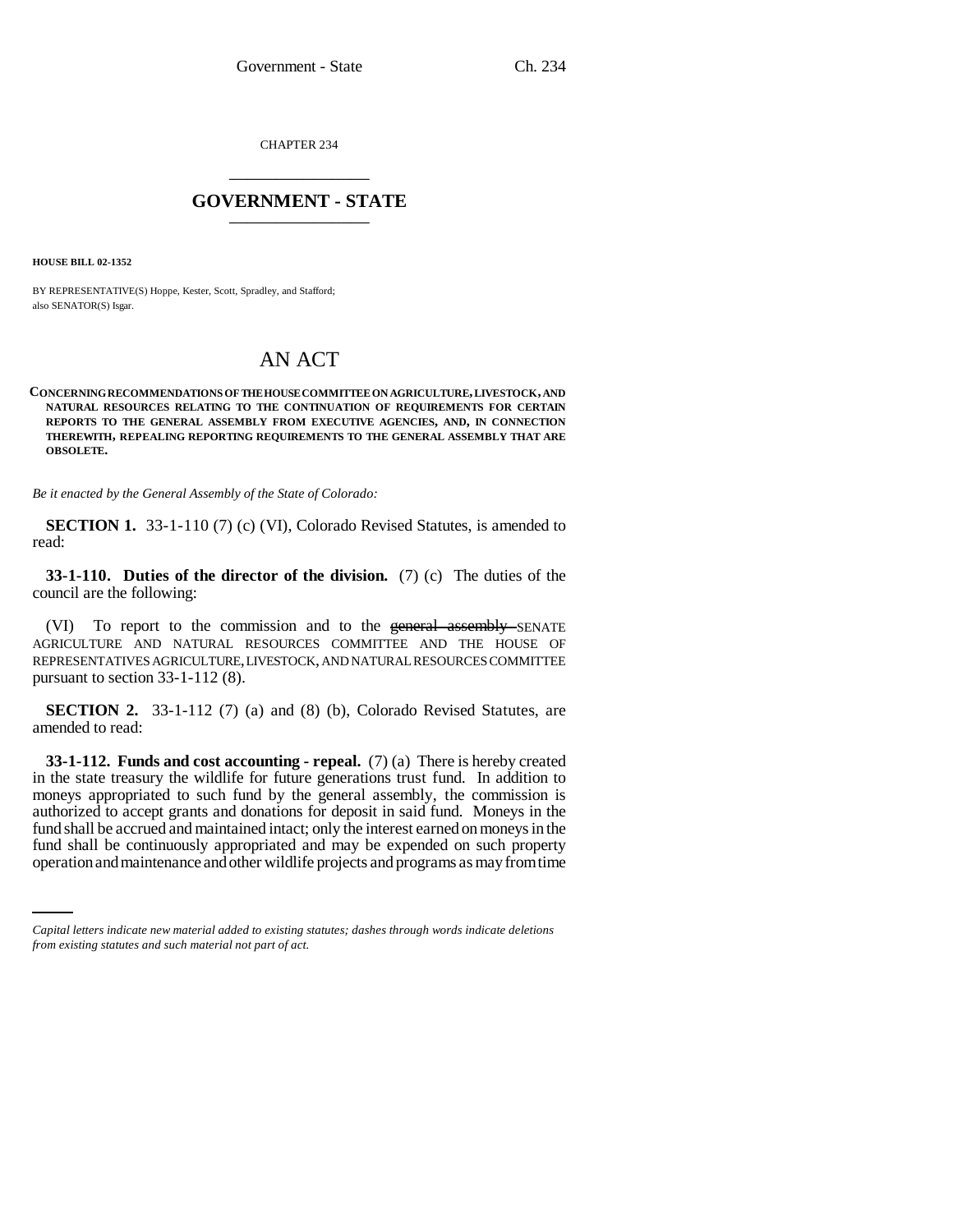to time be deemed appropriate by the commission. The fund is to be under the control of and to be administered by the commission. The controller shall authorize disbursements of interest earned on said fund as directed by the commission on receipt of a voucher from said commission stating that the disbursement is in accordance with this subsection (7). The commission shall submit an annual report of the moneys expended from the trust fund and matters accomplished by such expenditures from the preceding fiscal year to the general assembly SENATE AGRICULTURE AND NATURAL RESOURCES COMMITTEE AND THE HOUSE OF REPRESENTATIVES AGRICULTURE, LIVESTOCK, AND NATURAL RESOURCES COMMITTEE by the convening date of each regular session of the general assembly in accordance with section 24-1-136 (9), C.R.S. The commission shall also submit to the general assembly SENATE AGRICULTURE AND NATURAL RESOURCES COMMITTEE AND THE HOUSE OF REPRESENTATIVES AGRICULTURE, LIVESTOCK, AND NATURAL RESOURCES COMMITTEE a report on moneys proposed to be expended from the trust fund and the matters to be accomplished by such expenditures in the upcoming fiscal year. Interest earned on such fund which THAT is not expended as provided shall remain in the wildlife for future generations trust fund for future expenditure as provided in this subsection (7). All moneys and interest in such fund shall remain in such fund to be used for the purposes set forth in this subsection (7) and shall not be deposited in or transferred to the general fund of the state of Colorado or any other fund.

(8) (b) The council shall submit an annual report to the commission, the senate and house agriculture committees AND the executive director of the department of natural resources and the general assembly specifically stating the items for which it has expended moneys from the fund and the purpose of such items.

**SECTION 3. Repeal.** 33-1-115 (3), Colorado Revised Statutes, is repealed as follows:

**33-1-115. Migratory birds - possession of raptors - reciprocal agreements.** (3) Until the Rocky Mountain falcon, also known as the American peregrine falcon or falco peregrinus anatum, is removed from the lists of threatened and endangered species maintained by the federal government and the commission, the commission shall report annually to the agricultural committees of reference in both the senate and the house of representatives on the status of the Rocky Mountain falcon population in Colorado.

**SECTION 4. Repeal.** 33-1-120.5 (3) (b), Colorado Revised Statutes, is repealed as follows:

**33-1-120.5. Oversight of the division - target dates for implementation of management review recommendations.** (3) The director shall:

(b) Provide a written report to the members of the senate agriculture, natural resources, and energy committee and the house agriculture, livestock, and natural resources committee concerning the progress made toward the implementation of or specific departure from the management review recommendations on January 15 and April 30 of every year until the division has either implemented or specifically departed from each review recommendation;

**SECTION 5.** 33-60-106, Colorado Revised Statutes, is amended to read: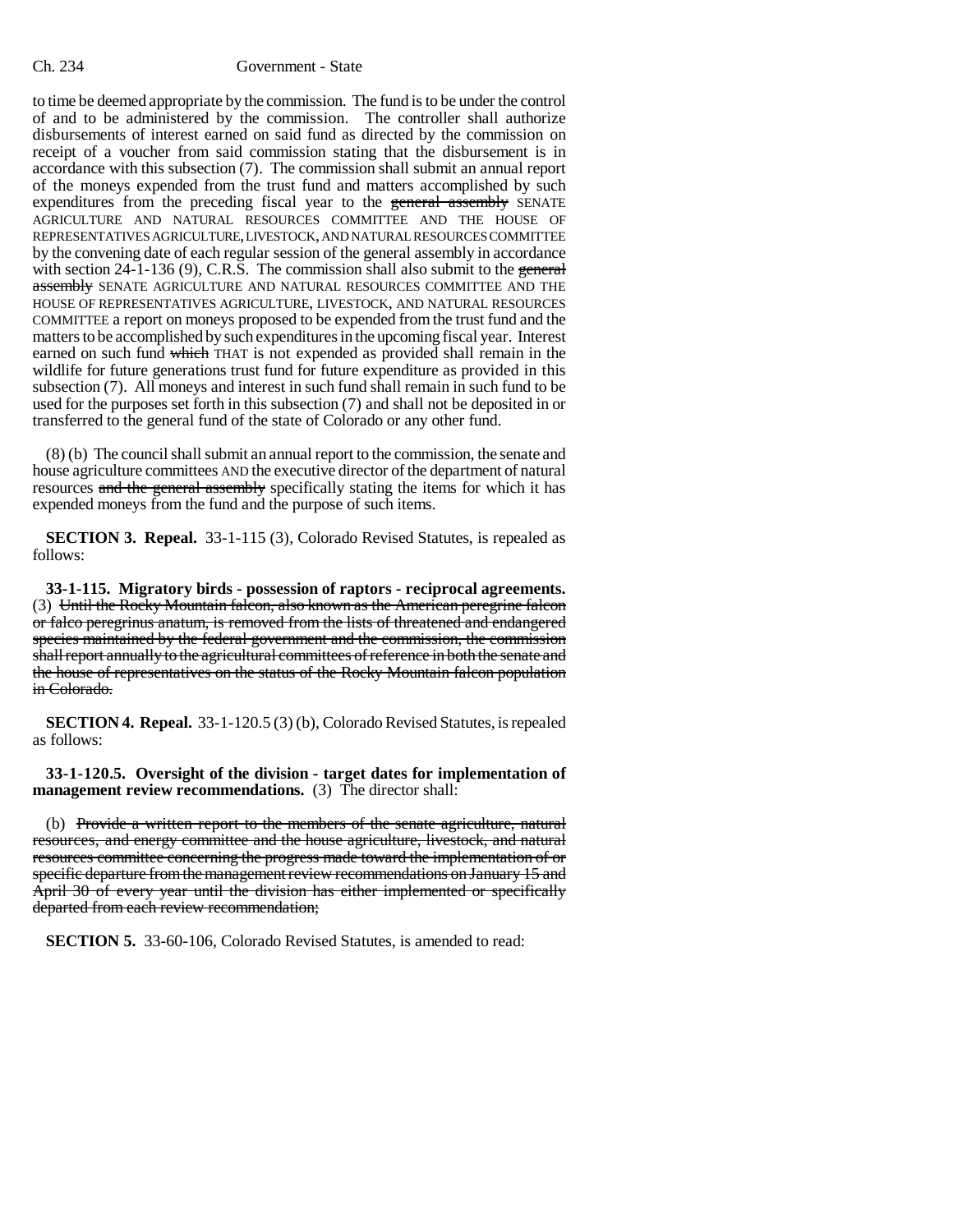Government - State Ch. 234

**33-60-106. Report required - general appropriations act.** On or before September 1 of each year beginning with 1993, each state agency which THAT has received or is scheduled to receive moneys from the great outdoors Colorado trust fund shall provide the joint budget committee SENATE AGRICULTURE AND NATURAL RESOURCES COMMITTEE AND THE HOUSE OF REPRESENTATIVES AGRICULTURE, LIVESTOCK, AND NATURAL RESOURCES COMMITTEE with a detailed accounting of all such moneys received or to be received along with a detailed accounting of how such moneys have been or will be expended. For informational purposes, the expenditure of such moneys may be indicated in the annual general appropriation act.

**SECTION 6.** 34-20-103 (7) and (9) (b) (II), Colorado Revised Statutes, are amended to read:

**34-20-103. Division of minerals and geology - creation - powers and duties - transfer of functions and property - change of statutory references.** (7) The director of the division of minerals and geology shall prepare and submit to the executive director of the department of natural resources a plan for encouraging the development of minerals in the state. Such plan shall be formulated based upon the annual report and recommendations of the Colorado geological survey, the minerals, energy, and geology policy advisory board, and the other divisions in the department. The executive director of the department of natural resources shall prepare and submit to the general assembly annually by June 30, a plan and recommendations to promote environmentally and fiscally sound development of Colorado's mineral resources.

(9) (b) (II) If the minerals, energy, and geology policy advisory board recommends that the Colorado geological survey should be administratively moved from the department of natural resources to one of the institutions of higher education in the state, such recommendation shall be reported to the general assembly by the governor, and the general assembly shall consider legislation to effectuate the recommendation of the advisory board during the 1993 regular session.

**SECTION 7.** 34-20-104 (3) (c), Colorado Revised Statutes, is amended to read:

**34-20-104. Minerals, energy, and geology policy advisory board - creation.** (3) The advisory board shall:

(c) Prepare and submit to the general assembly, the governor and the office of economic development an annual report on the minerals and energy industry in the state, with cooperation and information from divisions of the department of natural resources;

**SECTION 8.** 34-60-124 (5), Colorado Revised Statutes, is amended to read:

**34-60-124. Oil and gas environmental response fund.** (5) The director of the oil and gas conservation commission shall prepare an annual report for the executive director of the department of natural resources the general assembly, and the governor regarding the operations of and disbursements from the fund.

**SECTION 9.** 35-23-114 (3), Colorado Revised Statutes, is amended to read: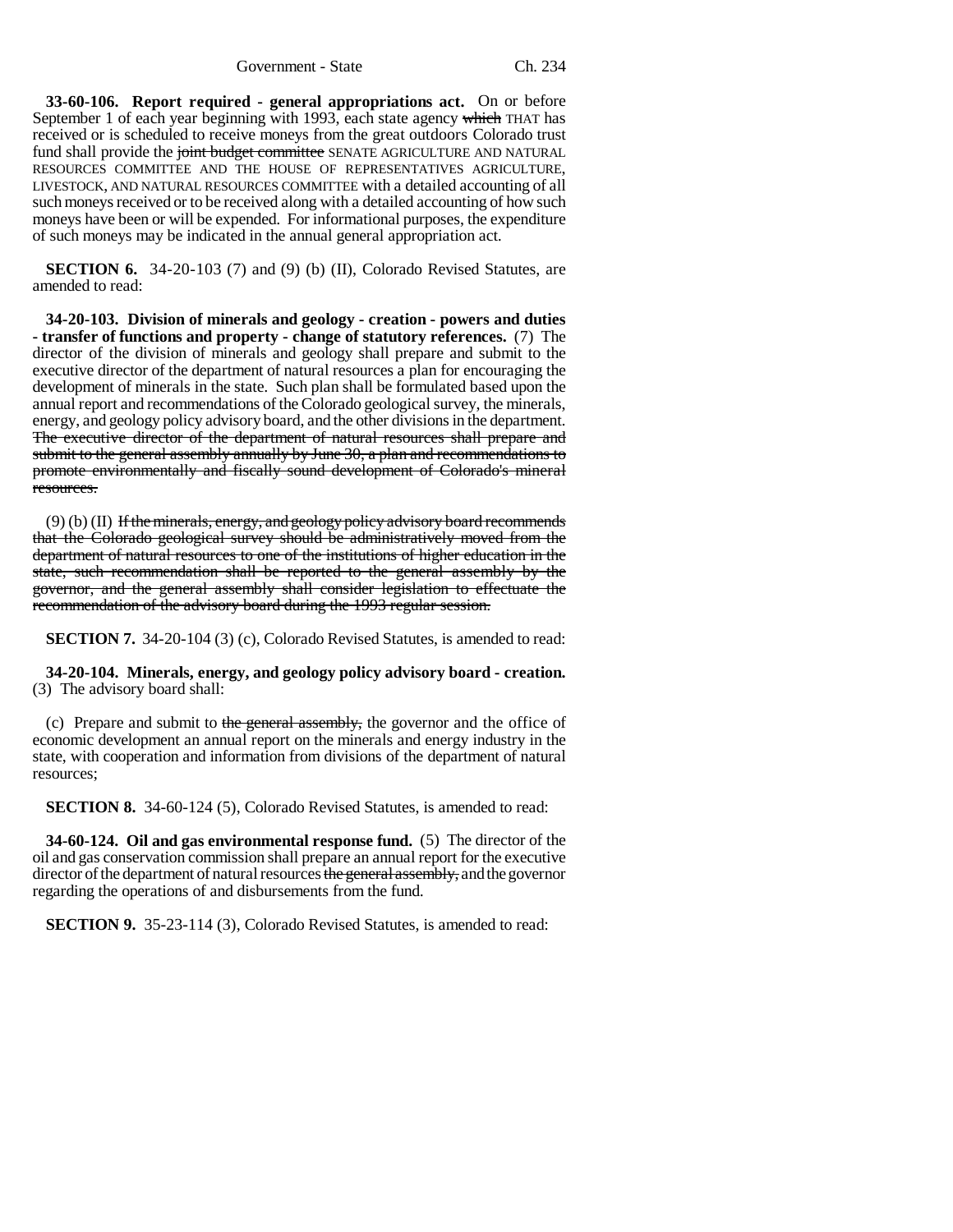## Ch. 234 Government - State

**35-23-114. Inspection fees - funds.** (3) Fees for inspections mandated by section 35-23-111 and collected under the provisions of this section shall be deposited in the state treasury and credited to the mandatory fruit and vegetable inspection fund, which fund is hereby created. All interest derived from the deposit or investment of moneys credited to the mandatory fruit and vegetable inspection fund shall also be credited to the fund. All moneys credited to the mandatory fruit and vegetable inspection fund shall be used as provided in this section and shall not be deposited in or transferred to the general fund of this state or any other fund. All moneys in the mandatory fruit and vegetable inspection fund are to be appropriated by the general assembly to the department of agriculture to be used for the inspection services mandated by section 35-23-111, but no more than five percent of said moneys shall be used for indirect costs. Fees for all other inspection services provided pursuant to this article and collected under the provisions of this section shall be deposited in the agricultural products inspection cash fund, which fund is hereby created. All moneys in said fund are to be appropriated by the general assembly to the department of agriculture to be used for inspection services provided pursuant to this article except those inspections mandated by section 35-23-111. The department shall report in full to the joint budget committee of the expenditure of this fund.

**SECTION 10.** 35-25-117, Colorado Revised Statutes, is amended to read:

**35-25-117. Emergency powers.** If, at any time, the commissioner determines the existence of any imminent hazard inimical to the beekeeping industry in this state, the commissioner may take appropriate action, including but not limited to: Inspecting any public or private place; establishing and enforcing quarantines; issuing and enforcing orders and regulations RULES for the control and eradication of said hazard; and taking such other action as may seem advisable and not contrary to law as the commissioner is empowered with pursuant to this title. After the commissioner acts pursuant to any emergency power, he shall submit a written report to the general assembly within thirty days of such action detailing the underlying hazard and describing any necessary continuing activity. The commissioner is hereby authorized to seek reimbursement from the general assembly for any funds expended in the exercise of these emergency powers.

**SECTION 11.** 35-43-114, Colorado Revised Statutes, is amended to read:

**35-43-114. Fees - disposition - report.** All fees and money collected by the state board of stock inspection commissioners shall be deposited in the brand inspection fund unless otherwise provided by law. The board shall prepare and transmit annually, in the form and manner prescribed by the heads of the principal departments pursuant to the provisions of section 24-1-136, C.R.S., a report accounting to the governor and the general assembly for the efficient discharge of all responsibilities assigned by law or directive to the board.

**SECTION 12.** The introductory portion to 35-65-406 (1), Colorado Revised Statutes, is amended to read:

**35-65-406. Annual reports.** (1) The Colorado state fair authority and its board of commissioners shall make an annual report by October 31 of each year to the governor, the general assembly, the joint budget committee, and the legislative audit committee THE SENATE AGRICULTURE AND NATURAL RESOURCES COMMITTEE, AND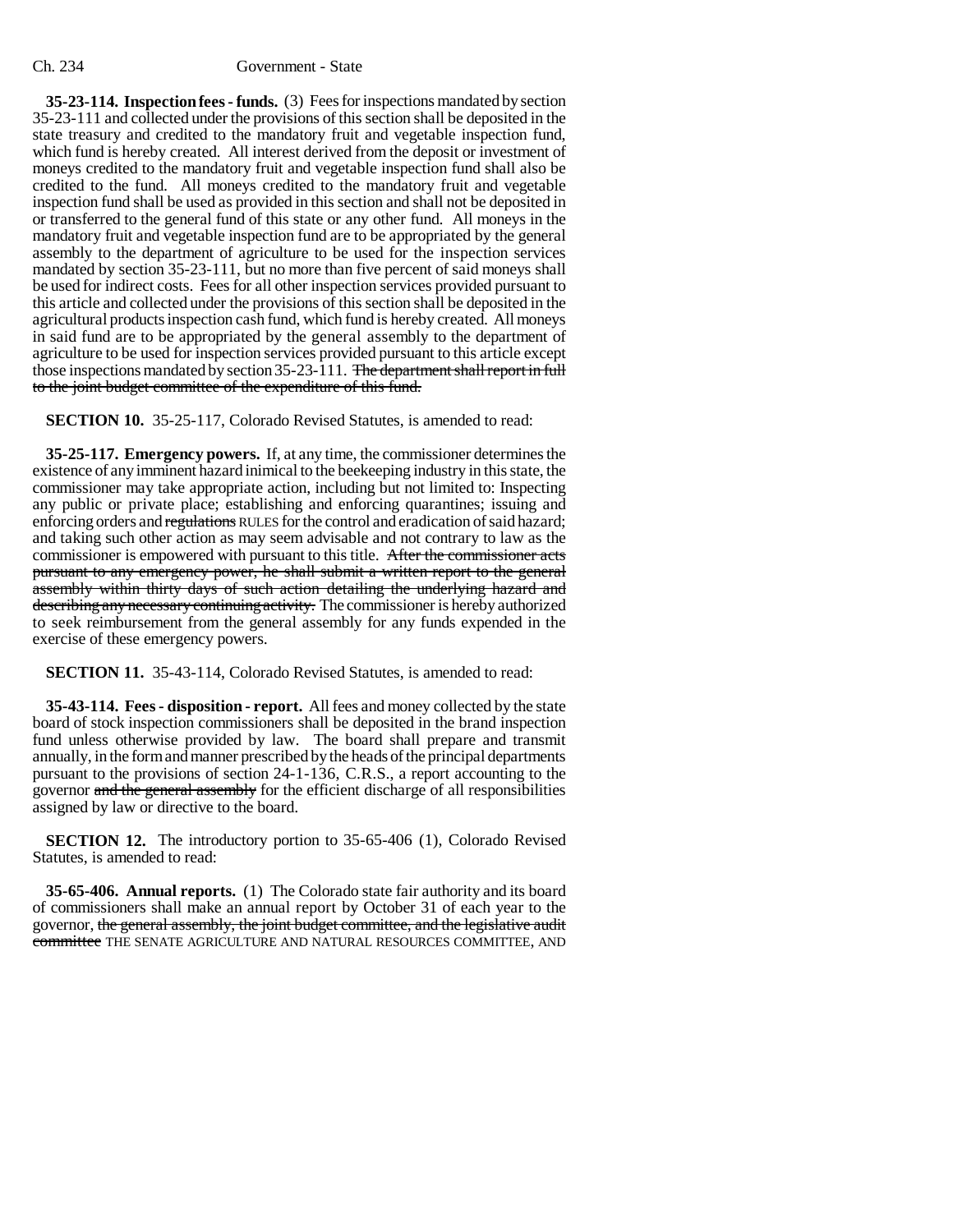THE HOUSE OF REPRESENTATIVES AGRICULTURE, LIVESTOCK, AND NATURAL RESOURCES COMMITTEE. The report shall include the following information for the fiscal year ending in the year the annual report is made and for the fiscal year preceding such fiscal year prepared in a comparison format and in accordance with generally accepted accounting principles:

**SECTION 13. Repeal.** 36-1-148 (4), Colorado Revised Statutes, is repealed as follows:

**36-1-148. Land and water management fund.** (4) The state board of land commissioners shall prepare and submit annually, by the convening date of each regular session of each general assembly, a report of the moneys expended from the fund and matters accomplished by such expenditures for the preceding fiscal year and the use and disposition of property acquired by said board pursuant to Senate Bill No. 64, as enacted in the First Regular Session of the Fifty-fifth General Assembly. The filing of said report in accordance with section 24-1-136 (9), C.R.S., shall be deemed sufficient compliance with the provisions of this subsection (4).

**SECTION 14.** 37-60-116, Colorado Revised Statutes, is amended to read:

**37-60-116. Reports.** The Colorado water conservation board shall cause the results of the studies to be embodied in written reports, copies of which shall be held in the offices of said board as a public record available for the use of any interested person and a copy of each of said reports shall be sent to each member of the general assembly SENATE AGRICULTURE AND NATURAL RESOURCES COMMITTEE AND THE HOUSE OF REPRESENTATIVES AGRICULTURE, LIVESTOCK, AND NATURAL RESOURCES COMMITTEE.

**SECTION 15.** 37-60-121 (2.5) (d), Colorado Revised Statutes, is amended to read:

**37-60-121. Colorado water conservation board construction fund - creation of - nature of fund - funds for investigations - contributions - use for augmenting the general fund - funds created.** (2.5) (d) The board, in conjunction with the attorney general, shall report annually to the general assembly SENATE AGRICULTURE AND NATURAL RESOURCES COMMITTEE AND THE HOUSE OF REPRESENTATIVES AGRICULTURE, LIVESTOCK, AND NATURAL RESOURCES COMMITTEE on any litigation which THAT involves the use of any moneys from the litigation fund created in paragraph (a) of this subsection (2.5).

**SECTION 16.** 37-87-114.4, Colorado Revised Statutes, is amended to read:

**37-87-114.4. Annual report.** The state engineer shall submit an annual report to the general assembly by November 1 of each year concerning the activities of the state engineer and the division of water resources relating to sections 37-87-105 to 37-87-114 for the preceding fiscal year. In addition to the copies required to be filed as provided in section 24-1-136 (9), C.R.S., a copy of such report shall be provided to each of the following: the governor the president of the senate, the speaker of the house of representatives, the majority and minority leaders of the senate and the house of representatives, the joint budget committee of the general assembly, and the chairmen of the committees of reference of the senate and the house of representatives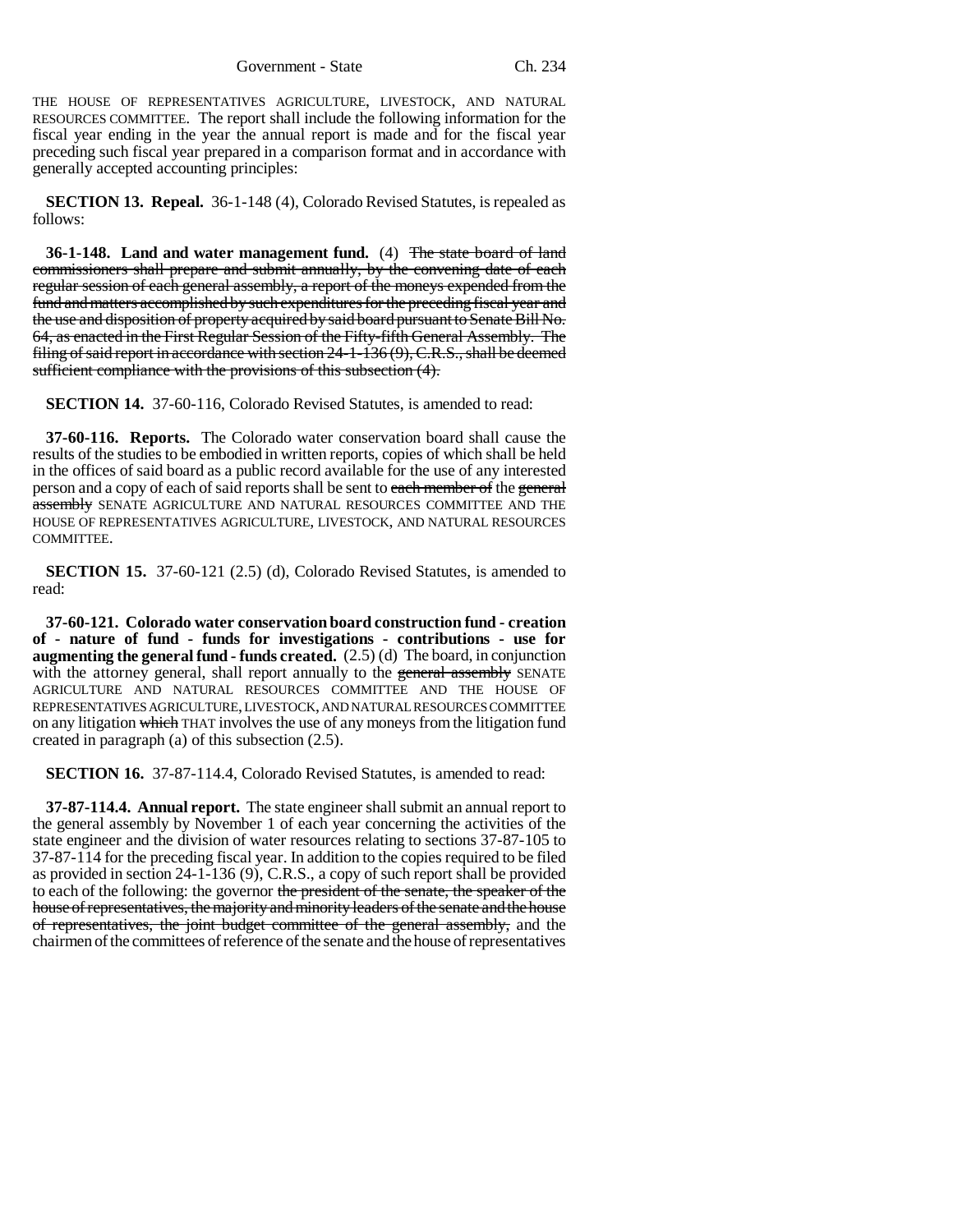## Ch. 234 Government - State

dealing with agriculture and natural resources. Such report shall include but not be limited to information on the following: Approvals of plans and specifications for construction of dams and reservoirs and for alterations, modifications, repairs, and enlargements; number of safety inspections made and the results thereof; use of appropriated funds; receipts generated for inspections of dams and reservoirs; rules and regulations adopted or amended; enforcement orders and proceedings; dam failures and reasons therefor; and other available data regarding the effectiveness of the state's dam and reservoir safety program.

**SECTION 17.** 12-9-103.5 (3), Colorado Revised Statutes, is amended to read:

**12-9-103.5. Bingo-raffle cash fund - creation.** (3) Fees authorized by this article shall be established by the licensing authority, in consultation with the board, in amounts sufficient to ensure that the total revenue generated by the collection of such fees approximates the direct and indirect costs incurred by the licensing authority in carrying out its duties under this article. The amounts of all fees shall be reviewed annually. The licensing authority shall annually furnish to the board an accounting of all fee revenues received pursuant to this article, together with a list of all fees in effect. for purposes of inclusion in the board's annual report to the general assembly pursuant to section  $12-9-202$  (1) (e).

**SECTION 18. Repeal.** 12-9-202 (1) (c), Colorado Revised Statutes, is repealed as follows:

**12-9-202. Board - duties.** (1) In addition to any other duties set forth in this part 2, the board shall have the following duties:

(c) To prepare and make available an annual report to the general assembly and the licensing authority setting forth the findings and recommendations of the board for changes to this article or the rules promulgated thereunder.

**SECTION 19.** 16-11-311 (10) (a) and (10) (c), Colorado Revised Statutes, are amended to read:

**16-11-311. Sentences - youthful offenders - legislative declaration - powers and duties of district court - authorization for youthful offender system powers and duties of department of corrections - repeal.** (10) (a)  $\Theta$  n or before January 30, 1999, and on or before each January 30 thereafter, the department of corrections shall submit a report to the house and senate judiciary committees concerning the youthful offender system containing:

(I) A summary of the recidivism rate for offenders who complete the programs in the youthful offender system that tracks such offenders for five years following release from the youthful offender system;

(II) An accounting of the amount annually spent per offender sentenced to the youthful offender system; and

(III) An evaluation of the operations of the youthful offender system.

(c) The division of criminal justice shall independently monitor and evaluate, or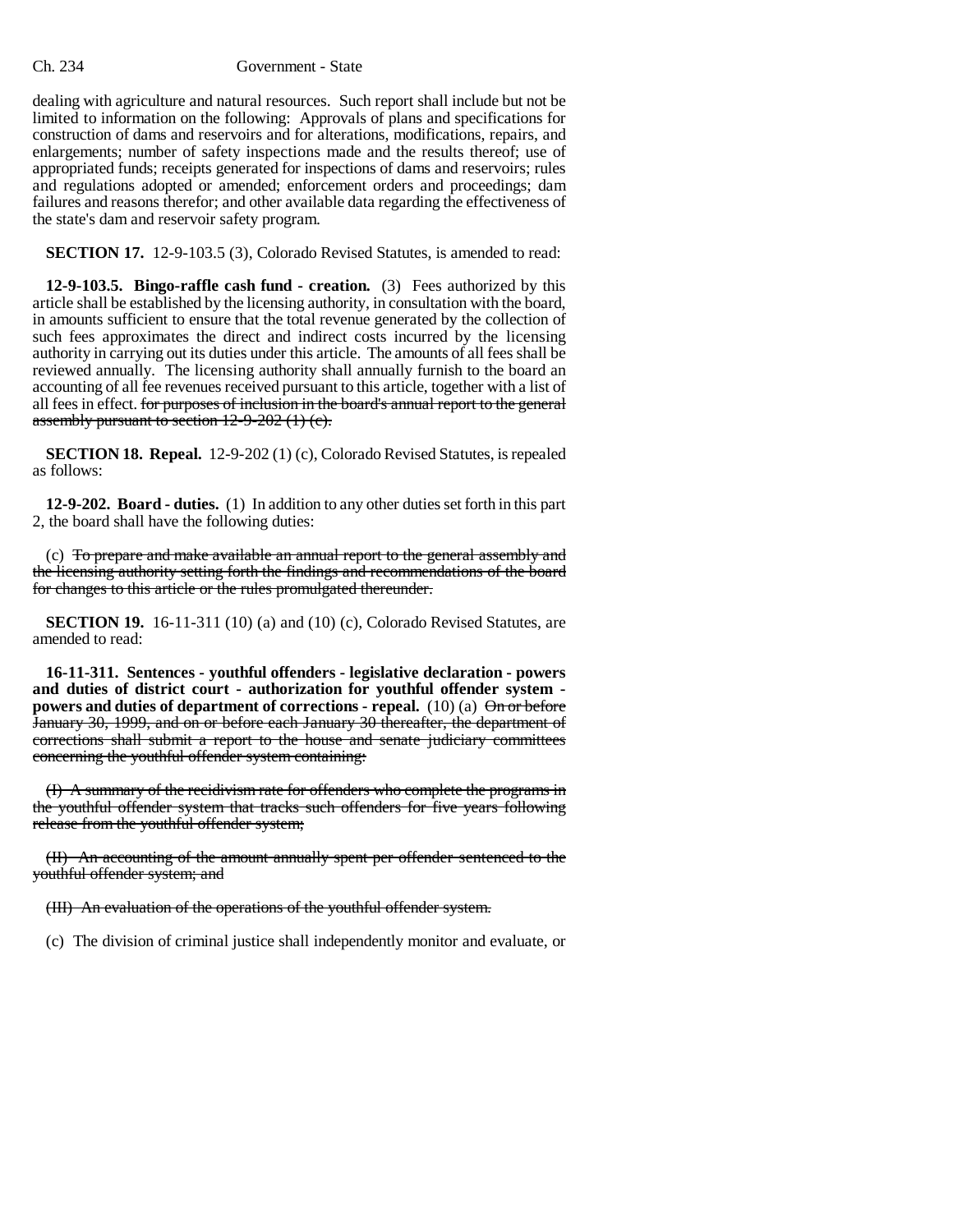Government - State Ch. 234

contract with a public or private entity to independently monitor and evaluate, the youthful offender system. addressing the criteria described in paragraph  $(a)$  of this subsection (10). On or before November 1, 2002, and on or before November 1 every two years thereafter, the division of criminal justice shall report its findings, or the findings of the contract entity, to the judiciary committees of the senate and the house of representatives. THE DEPARTMENT OF CORRECTIONS SHALL COOPERATE IN PROVIDING THE NECESSARY DATA TO THE DIVISION OF CRIMINAL JUSTICE OR AN ENTITY DESIGNATED BY THE DIVISION OF CRIMINAL JUSTICE TO COMPLETE THE EVALUATION REQUIRED IN THIS SECTION.

**SECTION 20. Repeal.** 19-5-216 (2), Colorado Revised Statutes, is repealed as follows:

**19-5-216. Increased access for adoption - study - report.** (2) The department shall make a preliminary progress report by December 31, 1999, and it shall make a final report of its findings, conclusions, and recommendations to the members of the general assembly no later than December 31, 2001.

**SECTION 21. Repeal.** 24-30-1504 (1) (I) (II), Colorado Revised Statutes, is repealed as follows:

**24-30-1504. Powers and duties of the department.** (1) The department of personnel shall have the following powers and duties:

(l) To establish and administer a pilot program beginning July 1, 1999, for the purpose of developing a statewide database and uniform reporting system to track employment claims brought against state agencies and the losses incurred as a result of such claims. The pilot program shall include:

(II) A report to the general assembly not later than June 30, 2001, detailing the results of the pilot program.

**SECTION 22. Repeal.** 24-32-114 (5), Colorado Revised Statutes, is repealed as follows:

**24-32-114. Cleanup of illegally disposed of waste tires - waste tire cleanup** fund - assistance to counties - legislative declaration - repeal. (5) No later than January 1, 2001, the director shall prepare a report to the general assembly concerning the items listed in this subsection (5). The director shall notify, in the most cost-effective manner available, each member of the general assembly of the availability of the report and offering to provide each member with a copy of the report. The report shall address the following:

(a) Expenditures made pursuant to this section;

(b) The status of waste tire disposal and recycling activities pursuant to this section;

(c) The status of illegal waste tire dumping or storage facilities by county;

(d) The amount of tires recycled, expressed in weight or as a number of tires; and